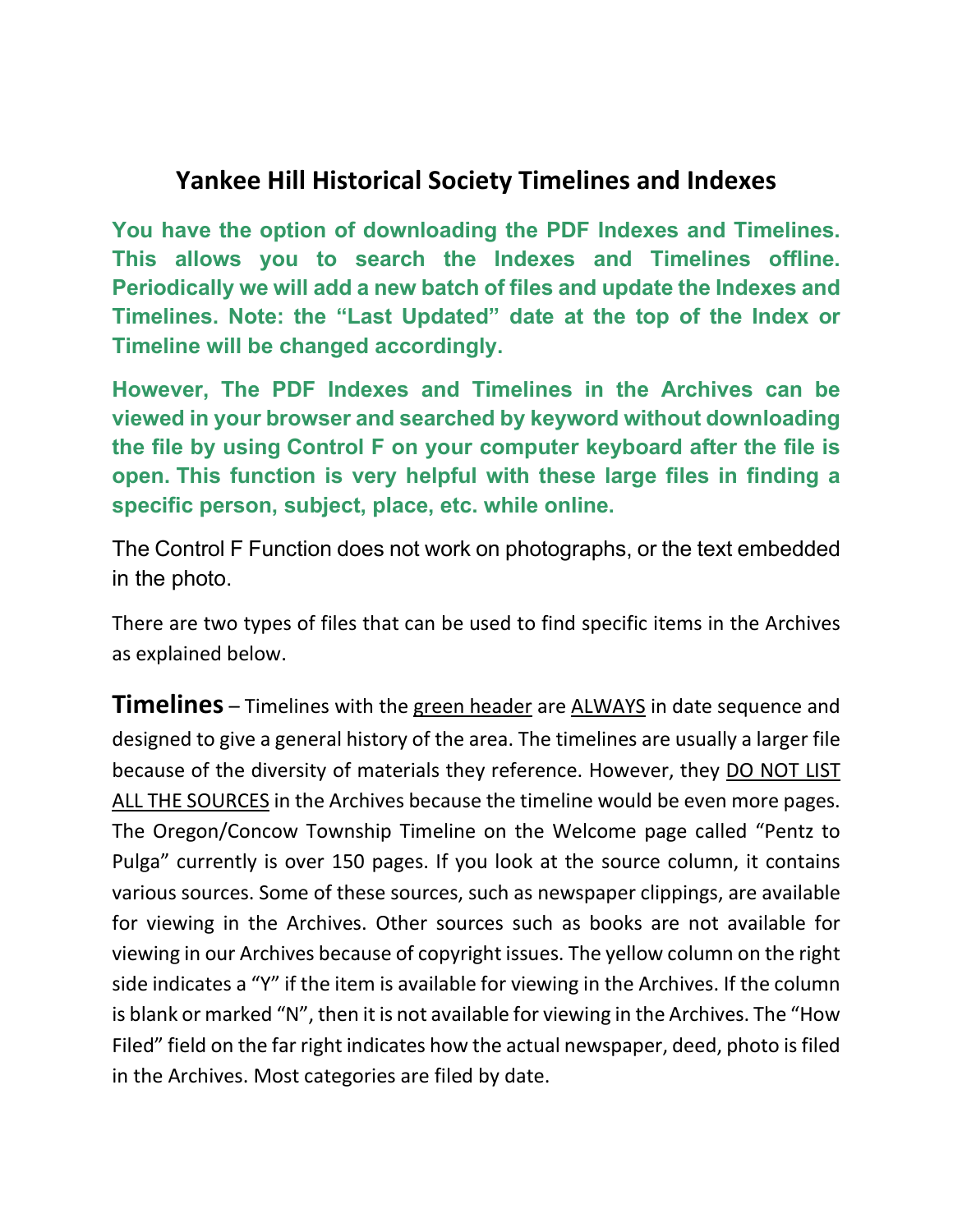## **See example next page**

Oregon Township and Concow Township, Butte County, Ca Timeline -

|                     |                   |                     | Property of The Yankee Hill Historical Society                                                                                                                                                                                                                                                                                                                                                                                                                                                                                                                                                                                                                                                                                                                                                                                                                                                                                                                                                                                                                                       |                                                                                                                       |                               |           |
|---------------------|-------------------|---------------------|--------------------------------------------------------------------------------------------------------------------------------------------------------------------------------------------------------------------------------------------------------------------------------------------------------------------------------------------------------------------------------------------------------------------------------------------------------------------------------------------------------------------------------------------------------------------------------------------------------------------------------------------------------------------------------------------------------------------------------------------------------------------------------------------------------------------------------------------------------------------------------------------------------------------------------------------------------------------------------------------------------------------------------------------------------------------------------------|-----------------------------------------------------------------------------------------------------------------------|-------------------------------|-----------|
|                     |                   |                     | Please Note: This timeline is for reference only. Brief description of the articles from newspapers,<br>documents and books are listed here to aid researchers and historians. Researchers should read the<br>actual newspaper articles or documents referenced in this timeline. Researchers and historians are<br>encouraged to read the books listed for a better understanding of the history. It should be noted in some<br>instances the dates referenced in books do not match the dates in the newspaper articles. When there is<br>a discrepancy, in most cases the newspaper articles should take priority because they are the source<br>material for most researchers. Copies of these newspaper articles, and in some cases other documents,<br>are available for review on line at Yankeehillhistory.com Items available on line are noted with a "Y"<br>under Copy in Archives. Note: if you are interested in a detailed account of Indian/white conflicts in Butte<br>and Tehama Counties see the more detailed index in our archives devoted solely to this topic. | Comments: (Compiled by Larry<br>Mauch)                                                                                |                               |           |
| Year                | <b>Month/Date</b> | Place               | Last Updated By TM 7-11-16                                                                                                                                                                                                                                                                                                                                                                                                                                                                                                                                                                                                                                                                                                                                                                                                                                                                                                                                                                                                                                                           | <b>Source</b>                                                                                                         | Copy In                       | Record ID |
|                     |                   |                     | <b>Timeline Butte County History Focusing on Oregon and</b>                                                                                                                                                                                                                                                                                                                                                                                                                                                                                                                                                                                                                                                                                                                                                                                                                                                                                                                                                                                                                          |                                                                                                                       | <b>Archives</b><br><b>Y/N</b> |           |
|                     |                   |                     | <b>Concow Townships</b>                                                                                                                                                                                                                                                                                                                                                                                                                                                                                                                                                                                                                                                                                                                                                                                                                                                                                                                                                                                                                                                              |                                                                                                                       |                               |           |
| 10,000<br><b>BC</b> |                   | California          | Native Americans came to California about this time, probably from Asia, migrating down from the North. Native<br>Americans established villages near major sources of water which also provided food. Migration was very slow;<br>the average Native American didn't travel more than 5 to 10 miles from their homeland. Most villages were from<br>50 to 200 people. As the tribe grew, a group would break away and form a new village nearby.                                                                                                                                                                                                                                                                                                                                                                                                                                                                                                                                                                                                                                    | A Time of Little Choice-Randy<br>Milliken                                                                             |                               |           |
| 500 AD              |                   | Yankee Hill/Concow  | Migration into the Concow Valley was probably after 800 AD. Villages consisted of several grass huts with the<br>floor dug out in a circle. If they were to support multiple families, they could measure 18 to 20 feet in diameter. In<br>the mountainous areas, there were more sprawling communities than in the lower areas. The tribe would migrate<br>back down to the lower elevations in the winter, sometimes as far as 25 miles if needed, following the water<br>supply.                                                                                                                                                                                                                                                                                                                                                                                                                                                                                                                                                                                                  | Konkou Valley Band of Maidu web<br>page & History of Butte County<br>1918 & History of Butte County by<br>McGie Vol#1 |                               |           |
| 1812                |                   | <b>Fort Ross</b>    | Establishment of Fort Ross, a Russian fur trading post. Later Canadian and European traders would travel south<br>to California.                                                                                                                                                                                                                                                                                                                                                                                                                                                                                                                                                                                                                                                                                                                                                                                                                                                                                                                                                     | YHHS Research                                                                                                         |                               |           |
| 1833                |                   | <b>Butte County</b> | As a result of contact with Euro-Americans, a malaria epidemic swept through the Concow villages killing an<br>estimated 800 people. Note: This area included more than the Concow Valley. It is estimated 99% of the<br>Concow Indians died between 1828 and 1880. Peter Ogden passed thru in 1830 on his way to the San Joaquin<br>Valley, John Work, a fur trader, was in the area in 1832. Work reported the Indians in the area were sick.<br>Michael LaFramboise, part of John Work's party, returned in 1837, 38 & 39 with approximately 27 trappers each<br>time. He stated at the time the Feather River area was the only area with any beaver left in California. Bidwell<br>reported that before he arrived in 1841, the Indians in the area were sick with Cholera.                                                                                                                                                                                                                                                                                                     | Research by Larry Mauch and<br>Konkow Indian web page                                                                 |                               |           |
| 1845                | Winter            | Concow              | Yo he ma (Katie Clark), Chief of the Concow, was born in Concow Valley. Katie Clark died April 19. 1909 in<br>Yankee Hill. She is buried in the Clark family cemetery in Yankee Hill. Note: Katie's mother was a member of the<br>Yankee Hill tribe (Che-es-sees) a division of the Concow Indians located near Shields Gulch (rounded up in<br>1863)                                                                                                                                                                                                                                                                                                                                                                                                                                                                                                                                                                                                                                                                                                                                | Research by Larry Mauch see Clark<br>family information                                                               |                               |           |
| 1849                |                   | <b>Oregon City</b>  | The largest early settlement in the area. The first quartz mine, called the Smith Ledge, was established near<br>here. In 1851, the J.M. Smith and E.M. Sparks Mine (later in 1879 called the Banner Quartz Mine) was<br>established near Oregon City with 20 investors---this was a large mine with twelve stamping mills. In 1854,<br>Oregon City had three large hotels. In 1856, Oregon City was laid out in town lots by Colonel Richard Rudolphus,<br>but by 1857 Oregon City was in decline with only one large store in operation. Several fires and the cost of quartz<br>mining forced many of the mines to shut down.                                                                                                                                                                                                                                                                                                                                                                                                                                                     | History of Butte County, McGie &<br>History of Butte County 1882,<br>Diggins Vol 35 #1 1991.                          |                               |           |
| 1849                | 10.01             | Oroville            | First settlement established at Ophir, now Oroville                                                                                                                                                                                                                                                                                                                                                                                                                                                                                                                                                                                                                                                                                                                                                                                                                                                                                                                                                                                                                                  | 1918 History of Butte County                                                                                          |                               |           |
| 1850                | 2.18              | <b>Butte County</b> | Butte County created: did not organize until June                                                                                                                                                                                                                                                                                                                                                                                                                                                                                                                                                                                                                                                                                                                                                                                                                                                                                                                                                                                                                                    | 1882 History Butte County                                                                                             |                               |           |

**Indexes**- Indexes with the yellow header are in a similar format to Timelines but they only reference material in a specific category, newspaper clippings, photos, deeds, etc. Consequently, they usually contain fewer pages. They do list ALL THE SOURCES in our Archives for that specific category. Generally, with a few exceptions, all of the items listed on an Index are available in the Archives. Again, like the Timelines check the two right columns for how and if the reference material is filed in the Archives. Items filed by date are in the Year/Month/Day format, example 2016.05.01 is May 1, 2016. NOTE: In some cases, the Index itself, such as Deaths or Births, may be listed in name sequence to assist in finding a specific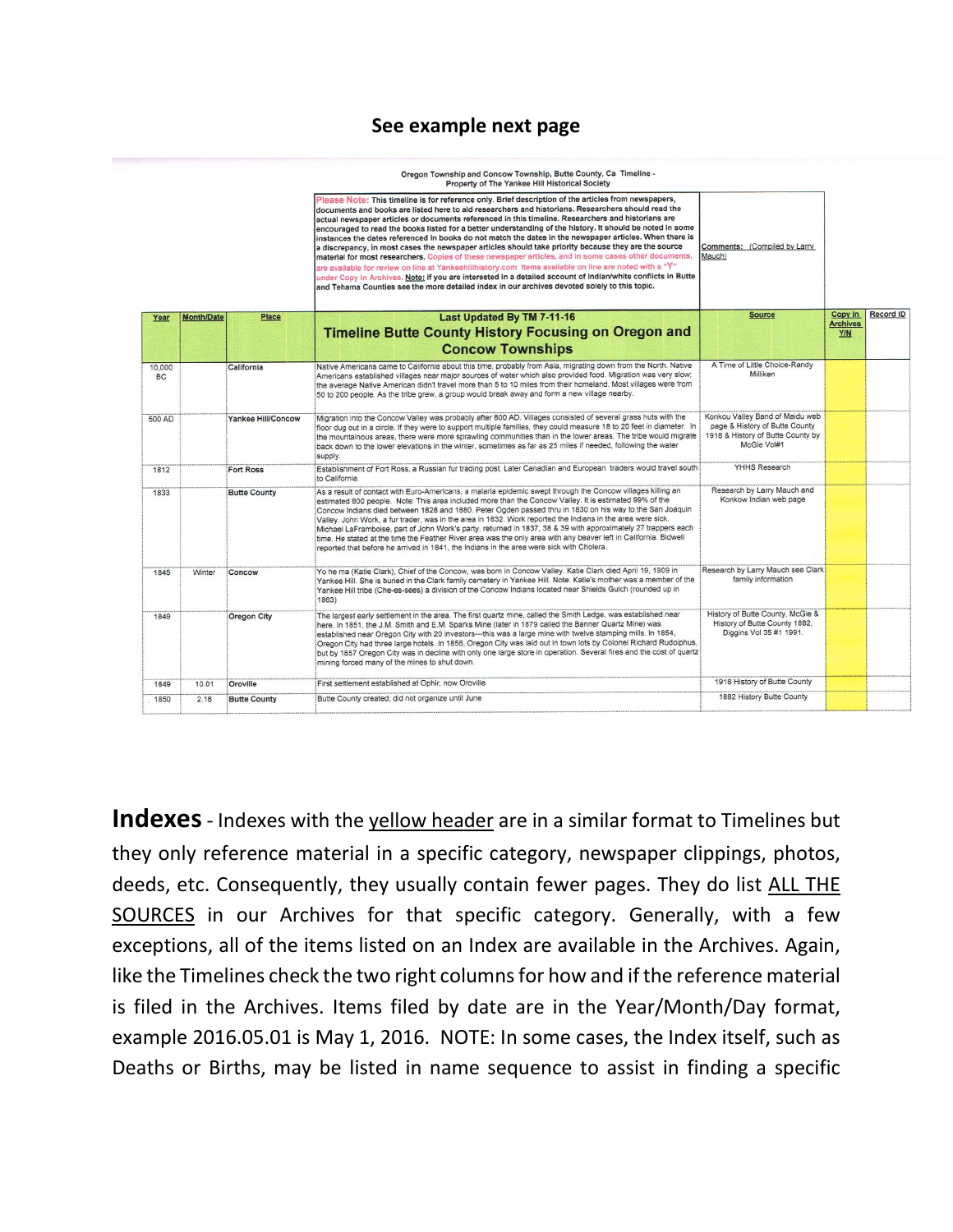person but the individual files in the Archives are filed in date sequence to minimize the confusion in adding new digitized files to the Archives as the Archives grow.

|       |                   |              |               | Last Updated By TM 7-11-16<br><b>Newspapers Index</b>                                                                                                                                                                                                                                                                                                                                                                                                                                                                                                                                                                                                                                                                                                                | Comments: (Compiled by Larry)<br>Mauch)        |                                         |                  |
|-------|-------------------|--------------|---------------|----------------------------------------------------------------------------------------------------------------------------------------------------------------------------------------------------------------------------------------------------------------------------------------------------------------------------------------------------------------------------------------------------------------------------------------------------------------------------------------------------------------------------------------------------------------------------------------------------------------------------------------------------------------------------------------------------------------------------------------------------------------------|------------------------------------------------|-----------------------------------------|------------------|
| Year  | <b>Month/Date</b> | <b>Place</b> | Primary Topic | Event                                                                                                                                                                                                                                                                                                                                                                                                                                                                                                                                                                                                                                                                                                                                                                | Source                                         | <b>Copy In</b><br><b>Archives</b><br>YM | Record ID        |
| 1846  | 8.15              | California   | Indians       | First issue of the Californian published at Monterey. Mentions the purpose for the paper. One of their purposes is<br>to urge organization of the interior defenses sufficient to protect the property of citizens from the depredations of<br>the wild Indians. Also article about 20 men being deployed to the mountains at Santa Cruz above Santa Clara to<br>chase wild indians who had stolen horses. They returned with 100 horses but the indians escaped, they may<br>have killed 1 Indian. Another article estimates the population at 4,000 Indians, 1,000 Spanish and 500 whites.<br>(Note: actual Indian population was actually closer to 30,000.)                                                                                                      | Californian, Monterey 8-15-1846                | v                                       | Filed by<br>Date |
| 1846  | 8.22              | California   | Indians       | Article about California estimates population in California exclusive of Indians at 10,000. It estimates only 2,000<br>are not from the United States.                                                                                                                                                                                                                                                                                                                                                                                                                                                                                                                                                                                                               | Californian, Monterey 8-22-1846                | Y                                       | Filed by<br>Date |
| 1845  | 9.05              | California   | Indians       | Article about the purpose of troops stationed at the fortress at Sonoma. Mentions citizens rights and the need to<br>protect citizens from hostile Indians. Also states the troops are there to protect the citizens from the power of<br>Mexico.                                                                                                                                                                                                                                                                                                                                                                                                                                                                                                                    | Californian, Monterey 9-5-1846                 | Y                                       | Filed by<br>Date |
| 1545  | 9.19              | California   | Indians       | Long article about the Walla Walla Indiana written by John Sutter - states the Walla Walla Indians and some of<br>the chiefs of the Spokanes have come to California to trade. They were well mounted and the Chiefs clad in<br>English costume and the rest in skins. The journey was of seven or eight hundred miles. The chiefs sooke<br>English. There was a conflict between the indians and the Spanish over the ownership of the horses. The Indiana<br>were threatened by the Spanish; this could upset the relationship with the Walla Walla Indians. Second article<br>places the number of indians at about 36 men with their wives and children. They agreed to give up the horses<br>that were not theirs but wanted property taken from them returned. | Californian, Monterey 9-19-1846                | Y                                       | Filed by<br>Date |
| 49.44 | $A = 10$          |              | $2 - 41 -$    | 141 15 191 2 1 2 2 2 3 4 5 4 5 4 5                                                                                                                                                                                                                                                                                                                                                                                                                                                                                                                                                                                                                                                                                                                                   | A car control to the con-<br><b>A 68 18 18</b> |                                         |                  |

YHHS Photo Book Archives

| Year | Place              | Last Updated by LM 7/5/16<br><b>Photo Book Index</b>                                                                                                | Map |                          |             | Loc             | <b>Copy In</b><br><b>Archives</b><br>Y/N | Photo ID     |
|------|--------------------|-----------------------------------------------------------------------------------------------------------------------------------------------------|-----|--------------------------|-------------|-----------------|------------------------------------------|--------------|
| 1848 | California         | California map by Bancroft                                                                                                                          | ×   |                          |             | Bk 1            |                                          | P0001        |
| 1851 | Feather Yuba River | Feather River and Yuba River, earliest map printed in Marysville                                                                                    | ×   |                          |             | <b>Bk1</b>      | v                                        | P0002        |
| 1877 | Concow             | Map of Mullen Property 2006 with overlay from 1877; Mullen<br>[farm 1858-1886 (Concow Hotel); Reservoir School with teacher<br>Essie Mooney ca 1910 | x   | x                        |             | <b>Bk1</b>      | v                                        | P0003        |
| 1880 | Tehama County      | Map Tehama County                                                                                                                                   | ×   |                          |             | Bk 1            | $\overline{\phantom{a}}$                 | <b>P0004</b> |
| 1942 | Pentz              | Frontier Days Messilla Valley School in Pentz                                                                                                       |     |                          |             | Bk:             | v                                        | <b>PO005</b> |
| 1957 | Oroville           | Proposed tour map, May 1957                                                                                                                         |     |                          | $\mathbf x$ | Bk:             | v                                        | <b>PO006</b> |
| 1965 | Yankee Hill        | Yankee Hill town and school site                                                                                                                    |     |                          |             | Bk <sub>1</sub> | v                                        | P0007        |
|      |                    |                                                                                                                                                     |     | $\overline{\phantom{a}}$ |             | B1              |                                          | <b>PÓÓÓS</b> |

The index and the files in the Archives are NOT ALL THE RECORDS available for the period of time listed but only those we discovered during research that pertains to Yankee Hill Historical Society's area of research. As an example, we have searched the 1870 newspaper files at the library 100% and digitized those files that pertain to our area. A clue to how complete a particular period's index and archive records are in the Archives can be judged by the months shown on the files. Some periods may only contain a few months' records for a year while other periods have records from every month, indicating a more thorough search was made on those periods